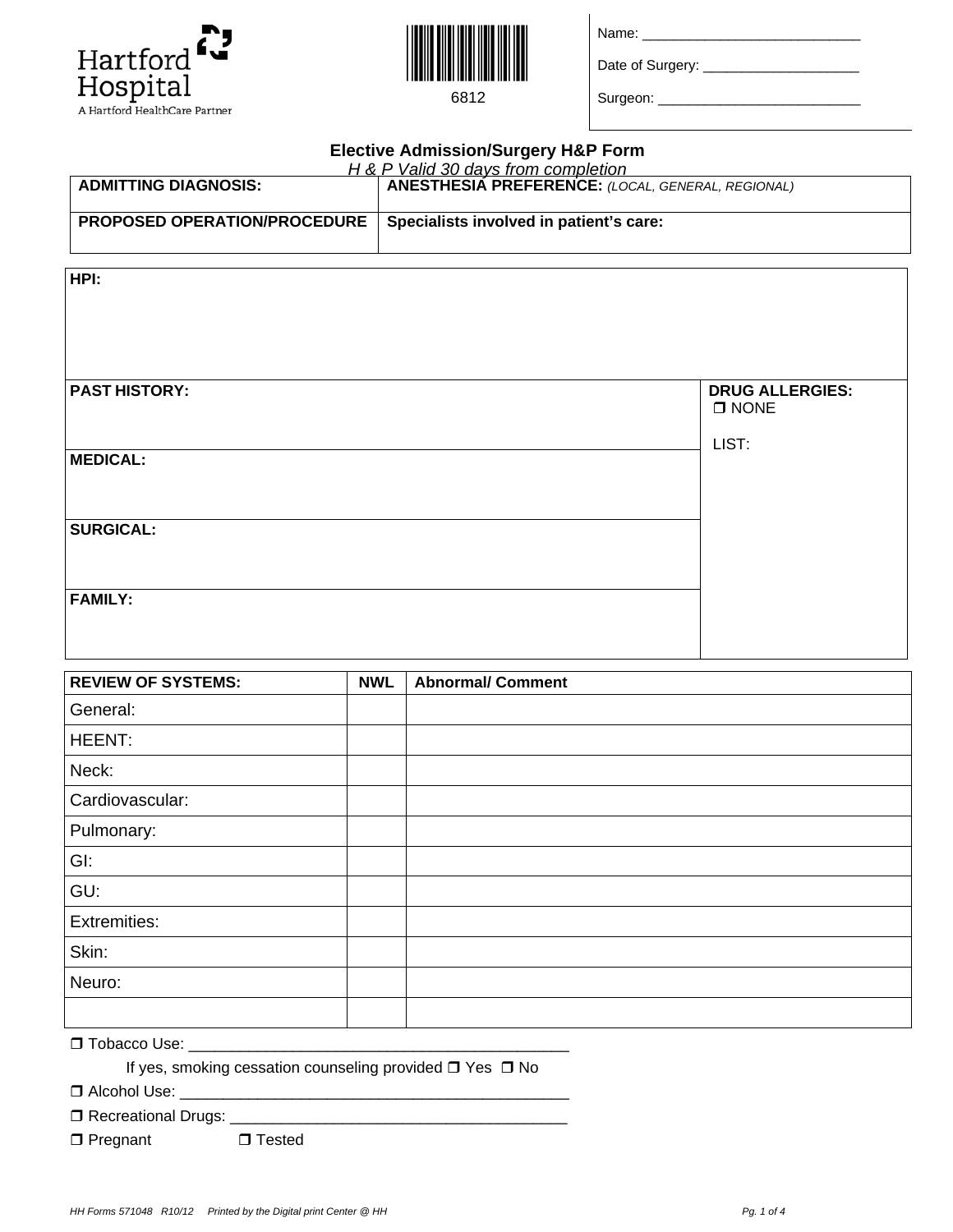



6812

## **Elective Admission/Surgery H&P Form ADMISSION MEDICATION RECONCILIATION FORM**

LIST BELOW ALL OF THE PATIENTS MEDICATIONS PRIOR TO ADMISSION INCLUDING: RX, OTC, HERBAL MEDS, BLOOD DERIVATIVES, NUTRICEAUTICALS, RECENT VACCINATIONS, VITAMINS, RESPIRATORY MEDS AND TOTAL PARENTERAL NUTRITION. NEW MEDICATIONS OR MEDICATION CHANGES SHOULD BE WRITTEN ON A SEPARATE PHYSICIANS ORDER SHEET.

| DO NOT USE THE FOLLOWING ABBREVIATIONS:<br>Ug (use 'mcg') U (use 'Unit') IU (use 'International units')<br>QD, QOD (use 'daily' or 'every other day') |                                               |             |              |                  |  |
|-------------------------------------------------------------------------------------------------------------------------------------------------------|-----------------------------------------------|-------------|--------------|------------------|--|
|                                                                                                                                                       | <b>Medication Name</b><br><b>Please Print</b> | <b>DOSE</b> | <b>ROUTE</b> | <b>FREQUENCY</b> |  |
| 1                                                                                                                                                     |                                               |             |              |                  |  |
| $\boldsymbol{2}$                                                                                                                                      |                                               |             |              |                  |  |
| $\mathbf{3}$                                                                                                                                          |                                               |             |              |                  |  |
| $\overline{\mathbf{4}}$                                                                                                                               |                                               |             |              |                  |  |
| $5\phantom{.0}$                                                                                                                                       |                                               |             |              |                  |  |
| $6\phantom{1}$                                                                                                                                        |                                               |             |              |                  |  |
| $\overline{7}$                                                                                                                                        |                                               |             |              |                  |  |
| 8                                                                                                                                                     |                                               |             |              |                  |  |
| $\boldsymbol{9}$                                                                                                                                      |                                               |             |              |                  |  |
| 10                                                                                                                                                    |                                               |             |              |                  |  |
| 11                                                                                                                                                    |                                               |             |              |                  |  |
| 12                                                                                                                                                    |                                               |             |              |                  |  |
| 13                                                                                                                                                    |                                               |             |              |                  |  |
| 14                                                                                                                                                    |                                               |             |              |                  |  |
| 15                                                                                                                                                    |                                               |             |              |                  |  |
| 16                                                                                                                                                    |                                               |             |              |                  |  |
| 17                                                                                                                                                    |                                               |             |              |                  |  |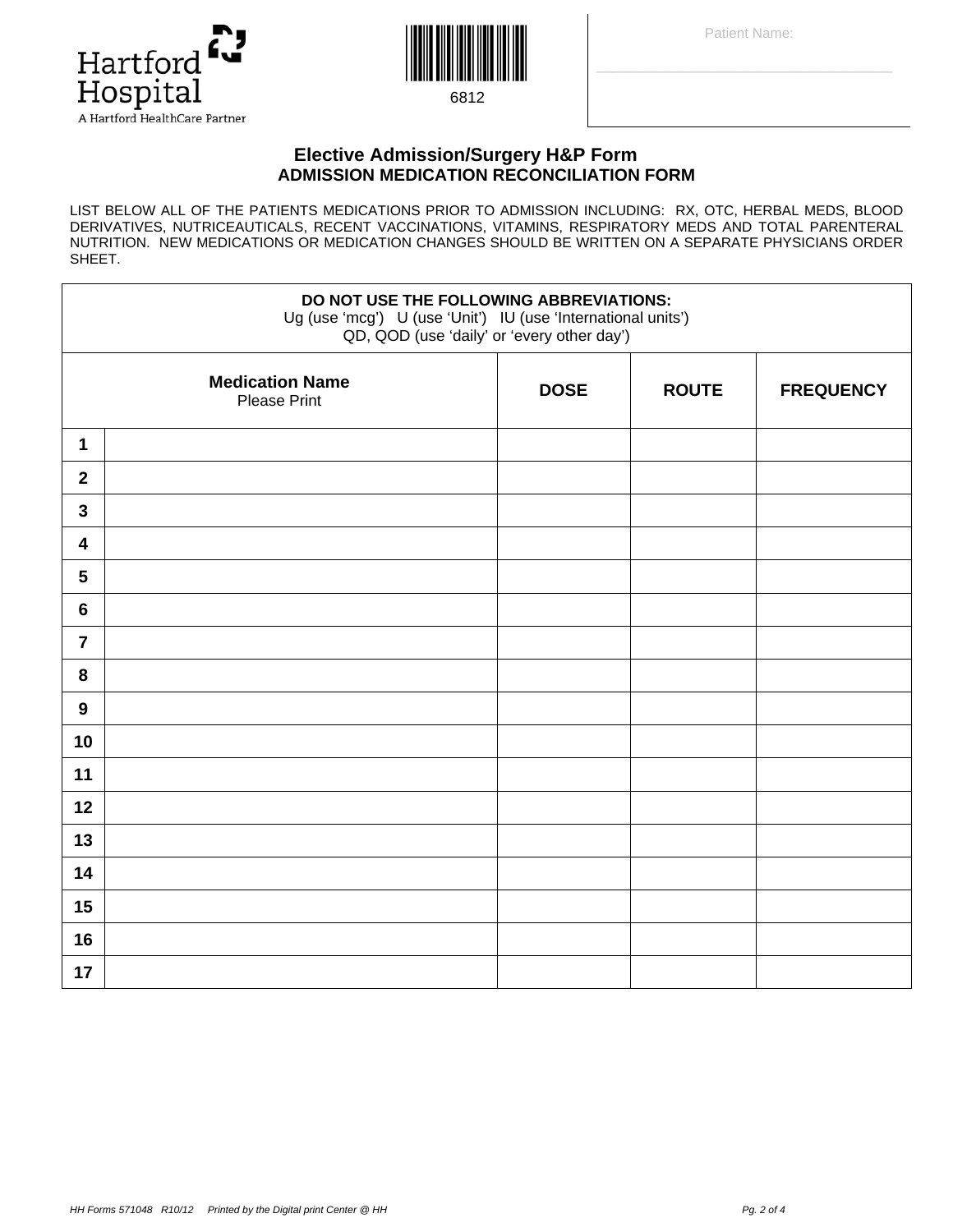Hospital<br>A Hartford HealthCare Partner

Hartford

Q,

| PHYSICAL EXAMINATION        |                                           |                                  | <b>Vital Signs</b> |               |                                                  |                    |       |                                      |
|-----------------------------|-------------------------------------------|----------------------------------|--------------------|---------------|--------------------------------------------------|--------------------|-------|--------------------------------------|
|                             |                                           |                                  | Ht:                | Wt:           | $B/P$ :                                          | P:                 | Resp: | Temp:                                |
| EXAM:                       | $\boxtimes$ NML<br><b>Check if Normal</b> | <b>NOTE ABNORMAL FINDINGS</b>    |                    |               |                                                  |                    |       | <b>Pertinent Data</b><br>Reviewed:   |
| Constitutional              |                                           | General appearance               |                    |               |                                                  |                    |       | <b>Pertinent Labs:</b>               |
| Psych                       |                                           |                                  |                    |               |                                                  |                    |       |                                      |
| <b>Neck</b>                 |                                           | <b>OBruits</b>                   |                    |               | □Appearance □Veins □Trachea midline □Thyroid     |                    |       |                                      |
| Ear, nose & throat          |                                           |                                  |                    |               |                                                  |                    |       |                                      |
| Eyes                        |                                           | □ Pupils/Sclera                  |                    |               |                                                  | □ Fundoscopic exam |       |                                      |
| Cardiovascular              |                                           |                                  |                    |               | □ Rhythm □ Murmur □ Gallup □ Rub                 |                    |       |                                      |
| Respiratory                 |                                           | $\Box$ Palpation                 |                    |               | □ Respiratory effort □ Auscultation □ Percussion |                    |       |                                      |
| Gastrointestinal            |                                           |                                  |                    |               | □ Tenderness □ Masses □ Organomegaly □ Pulsation |                    |       | Radiology: □ N/A                     |
| Genitourinary               |                                           | <b>O</b> Genitalia               |                    |               | Rectal/pelvic                                    |                    |       |                                      |
| Musculoskeletal             |                                           | □ Weakness □ Atrophy □ Deformity |                    |               |                                                  |                    |       |                                      |
| Neuro                       |                                           |                                  |                    |               |                                                  |                    |       |                                      |
| Skin                        |                                           | $\Box$ Rash                      | □ Wound            | $\Box$ Scars  |                                                  |                    |       |                                      |
| Lymph Nodes                 |                                           | $\Box$ Adenopathy                |                    |               |                                                  |                    |       | <b>EKG/ECHO/OTHER:</b><br>$\Box$ N/A |
| <b>Extremities</b>          |                                           | $\Box$ Edema                     | $\Box$ Pulses      | $\Box$ Joints |                                                  |                    |       |                                      |
| <b>Additional Comments:</b> |                                           |                                  |                    |               |                                                  |                    |       |                                      |
|                             |                                           |                                  |                    |               |                                                  |                    |       |                                      |

**\* APRN/NP/PA completing H&P consultation require MD co-signature.** 

\_\_\_\_\_\_\_\_\_\_\_\_\_\_\_\_\_\_\_\_\_\_\_\_\_\_\_\_\_\_\_\_\_\_\_\_\_\_\_\_\_\_\_\_\_\_\_

Signature **Time** 

M.D. Signature Time

M.D. Print Name



**Elective Admission/Surgery H&P Form**





\_\_\_\_\_\_\_\_\_\_\_\_\_\_\_\_\_\_\_\_\_\_\_\_\_\_\_\_\_\_\_\_\_\_\_\_\_\_\_\_\_\_\_\_\_\_\_ \_\_\_\_\_\_\_\_\_\_\_\_\_\_\_ \_\_\_\_\_\_\_\_\_\_\_\_\_\_\_

\_\_\_\_\_\_\_\_\_\_\_\_\_\_\_\_\_\_\_\_\_\_\_\_\_\_\_\_\_\_\_\_\_\_\_\_\_\_\_\_\_\_\_\_\_\_\_ \_\_\_\_\_\_\_\_\_\_\_\_\_\_\_ \_\_\_\_\_\_\_\_\_\_\_\_\_\_\_